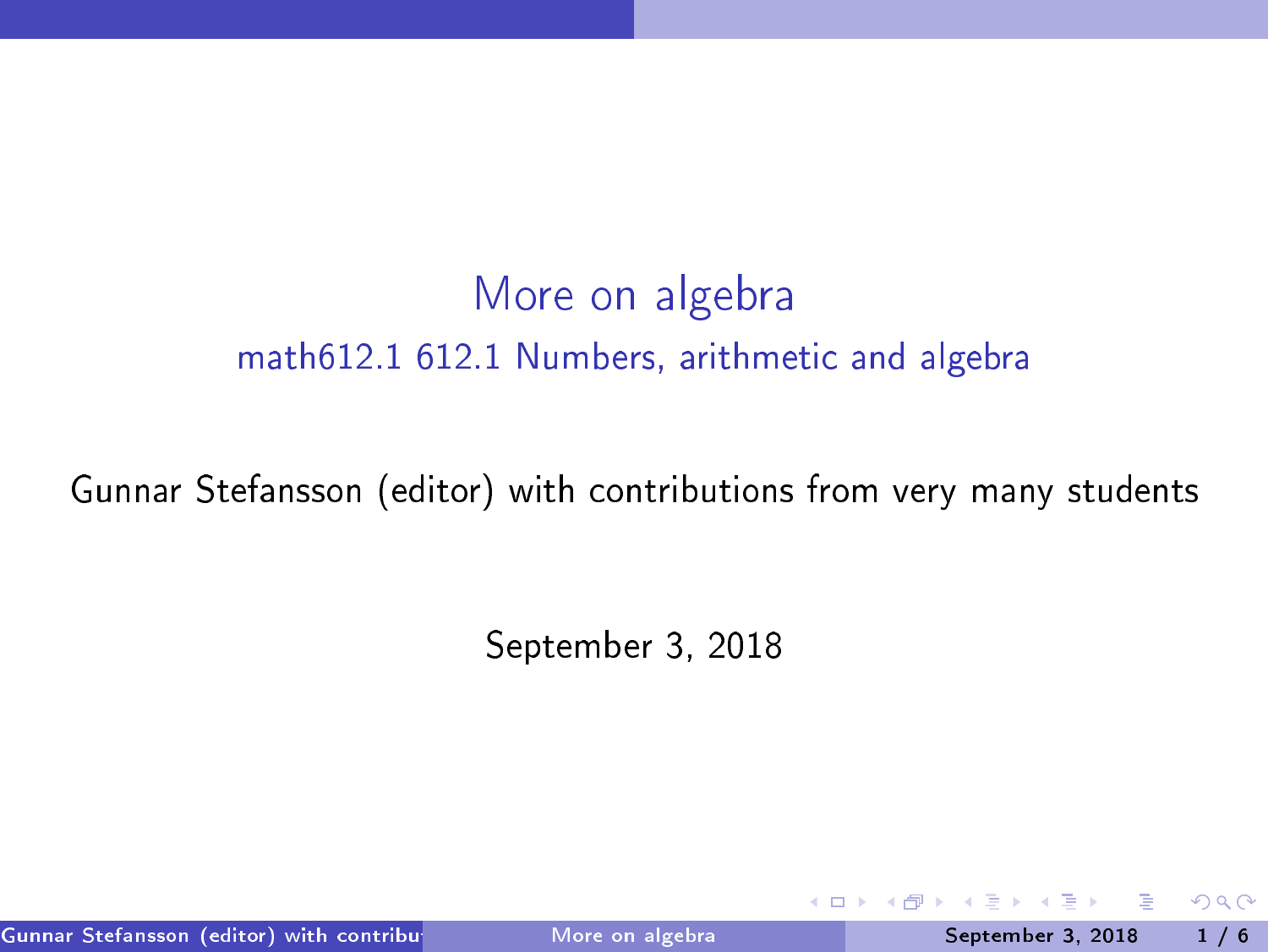## Some Squares

#### If <sup>a</sup> and <sup>b</sup> are real numbers, then

$$
(a+b)^2 = a^2 + 2ab + b^2
$$

Gunnar Stefansson (editor) with contributions from very More on algebra students September 3, 2018 2 / 6

重

<span id="page-1-0"></span> $298$ 

 $\mathbb{R}^n \times \mathbb{R}^n \to \mathbb{R}$ 

Þ

**K ロ ト K 伊 ト K**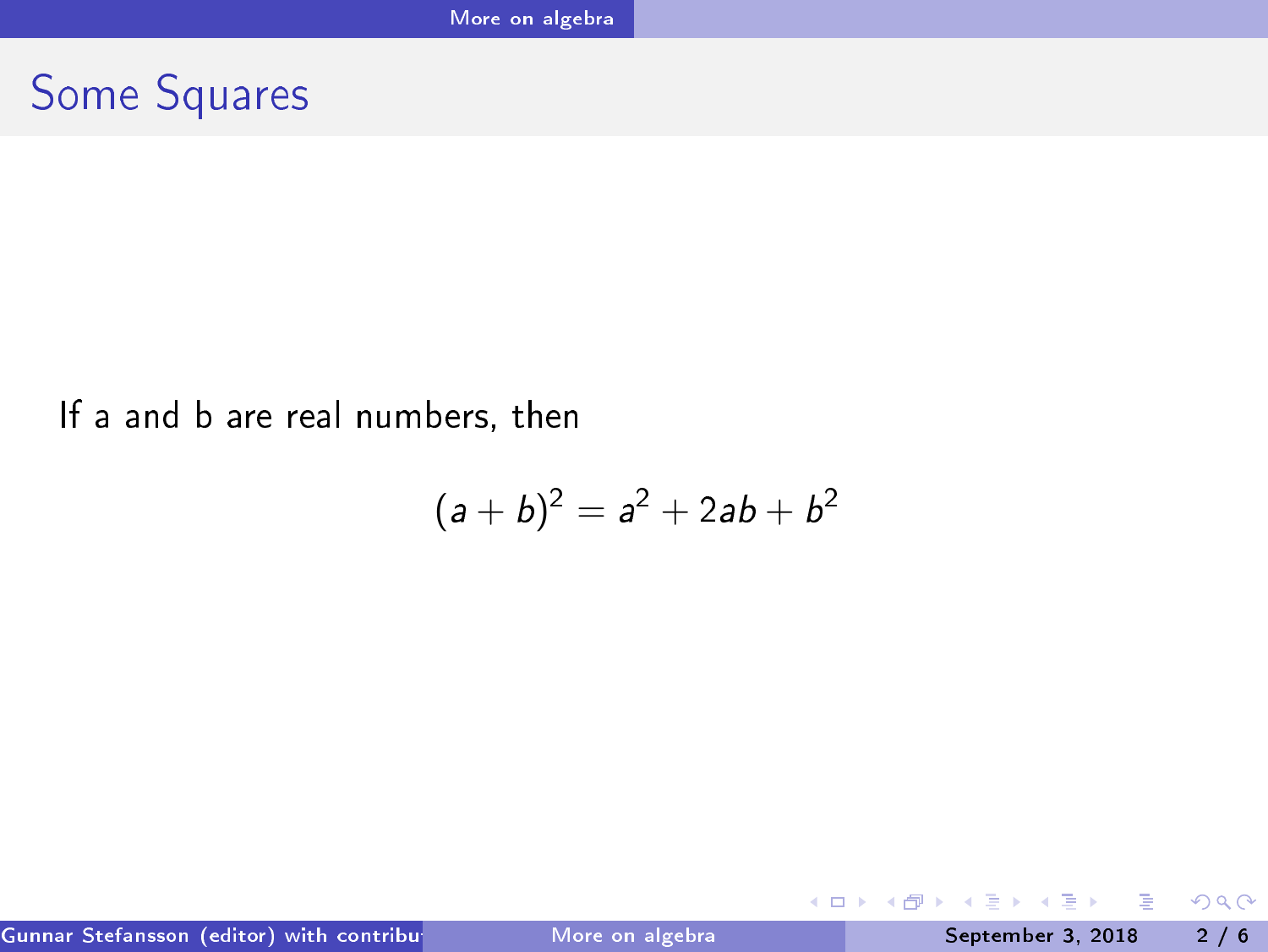### Pas
al's Triangle

Pascal's triangle is a geometric arrangement of the binomial coefficients in <sup>a</sup> triangle

$$
\begin{array}{ccccc}\n & & 1 & & \\
 & 1 & & 1 & \\
1 & & 2 & & 2\n\end{array}
$$

**E** 

ヨメ メヨメ

**◆ ロ ▶ → 何 ▶ →** 

<span id="page-2-0"></span> $298$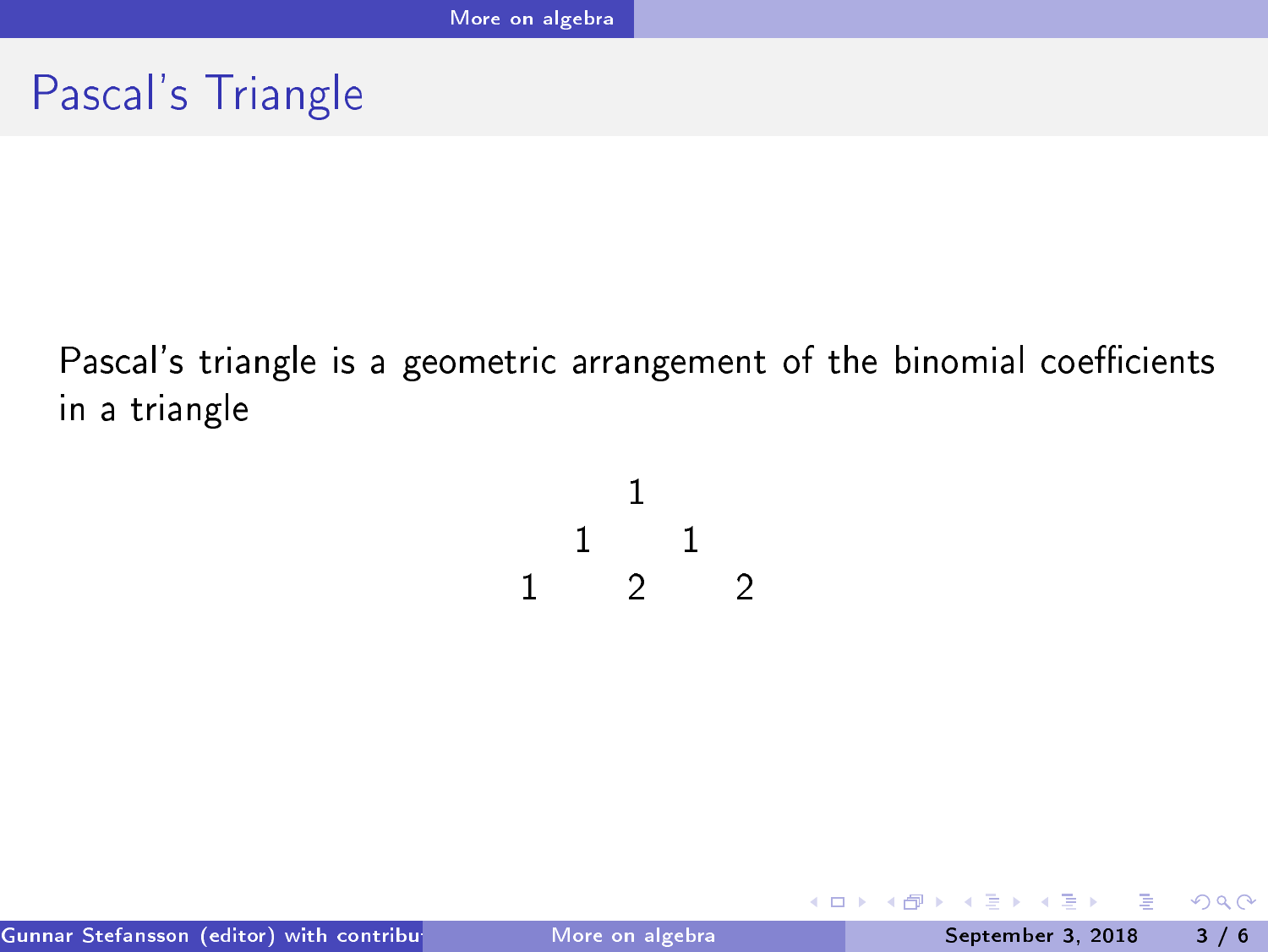#### Factorials

#### We define the factorial of an integer n as  $n! = n \cdot (n-1) \cdot (n-2) \cdot \ldots \cdot 3 \cdot 2 \cdot 1$

G.

<span id="page-3-0"></span> $298$ 

イロト イ部 トイヨ トイヨト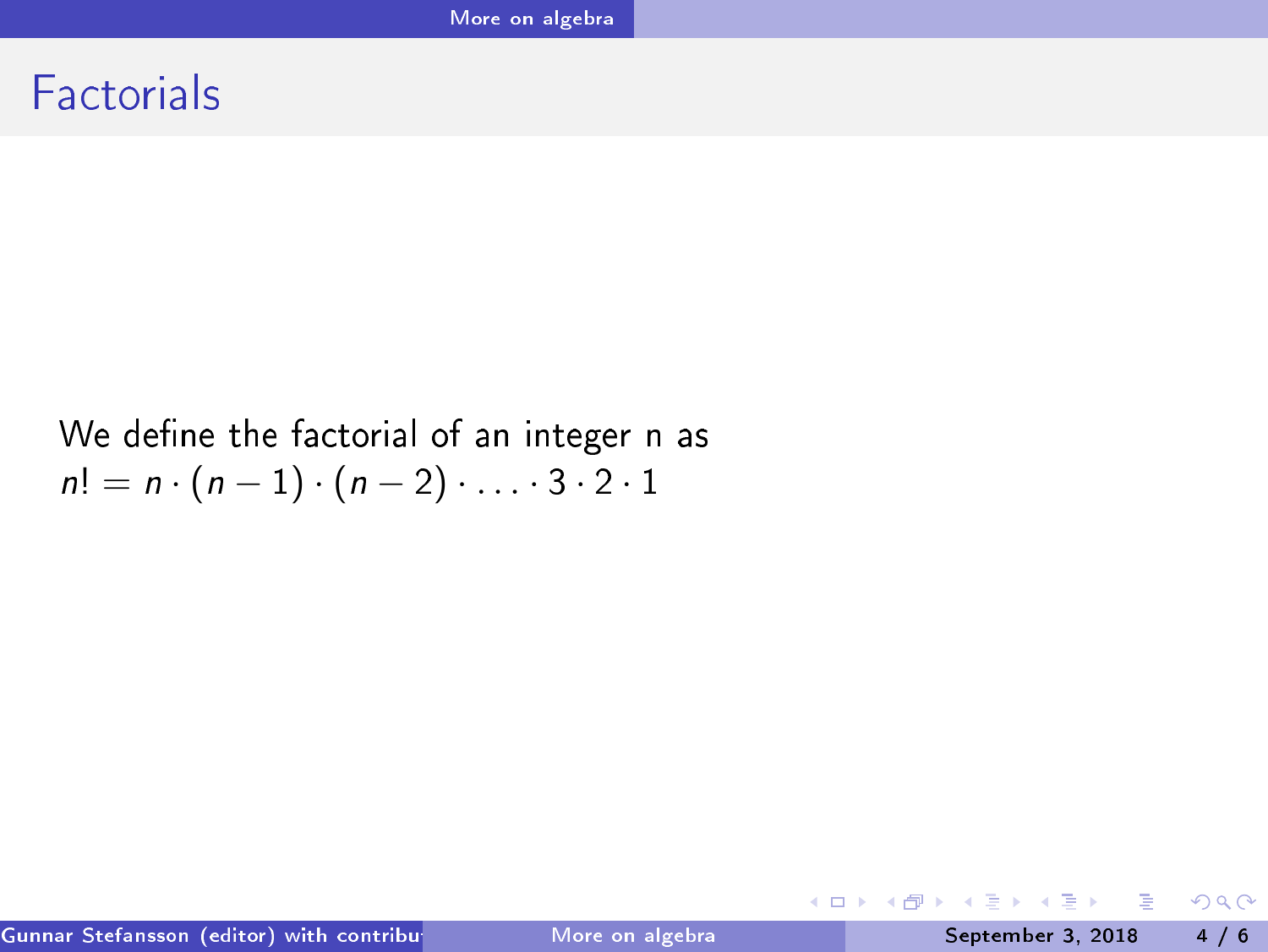### Combinations

The number of different ways one can choose a subset of size  $x$  from a set of  $n$  elements is determined using the following calculation:

$$
\binom{n}{x} = \frac{n!}{x!(n-x)!}
$$

<span id="page-4-0"></span> $QQ$ 

4 ロ ▶ (母